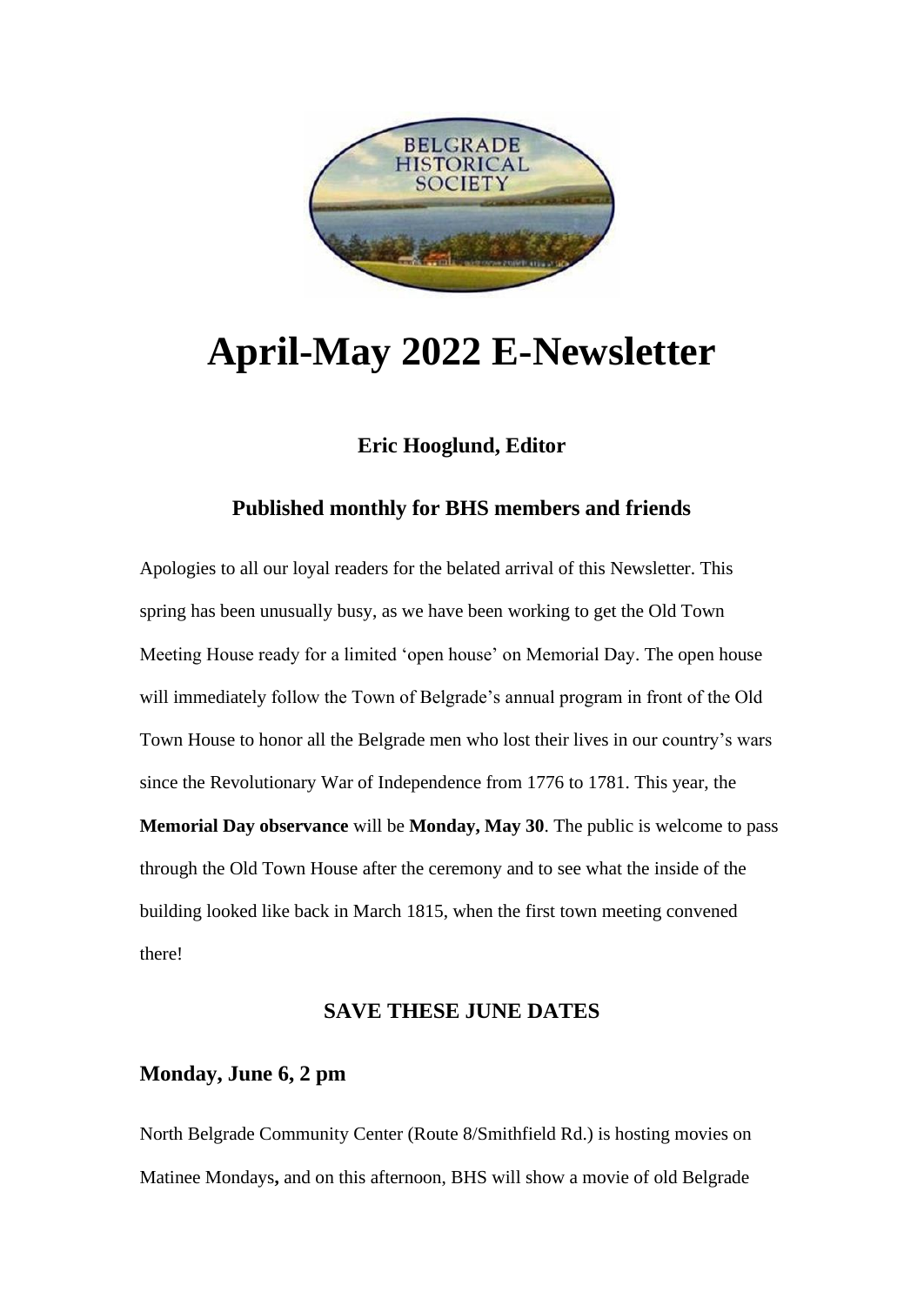format. A great opportunity to see again your parents and grandparents or even your much younger selves! Come enjoy the past and help us identify the "actors" and "actresses"!

### **Thursday**, **JUNE 16, 6 pm**

The BHS Annual Meeting! Join the BHS Board at the old Belgrade Lakes Grammar School (1929-ca, 1968) and former Belgrade Health Center (1969-1999). This is an important meeting. We were not able to hold an annual meeting in 2020 or 2021 due to Covid, so please attend and help the BHS Board chart our programs and polices for next year. **EVERYONE** invited: BHS members, friends, and anyone who cares about/loves Belgrade's history. However, only BHS members are allowed to vote, and we ask non-members to respect this procedure. So please join us on June 16 at 6 pm to see how nicely a historical landmark has been restored. We'll lemonade and delicious snacks to celebrate!

## **Monday, June 20, 2 pm**

Another Matinee Monday at the North Belgrade Community Center at which another restored film from the late 1930s to early 1940s Belgrade will be featured. By now you are likely to recognize many in the cast!

# **Sunday, June 26, 10 am to 3 pm**

BHS will have a table at Belgrade Village Green Craft Show. Please stop by and visit out table, ask questions about the unique history of our town and the Belgrade Lakes